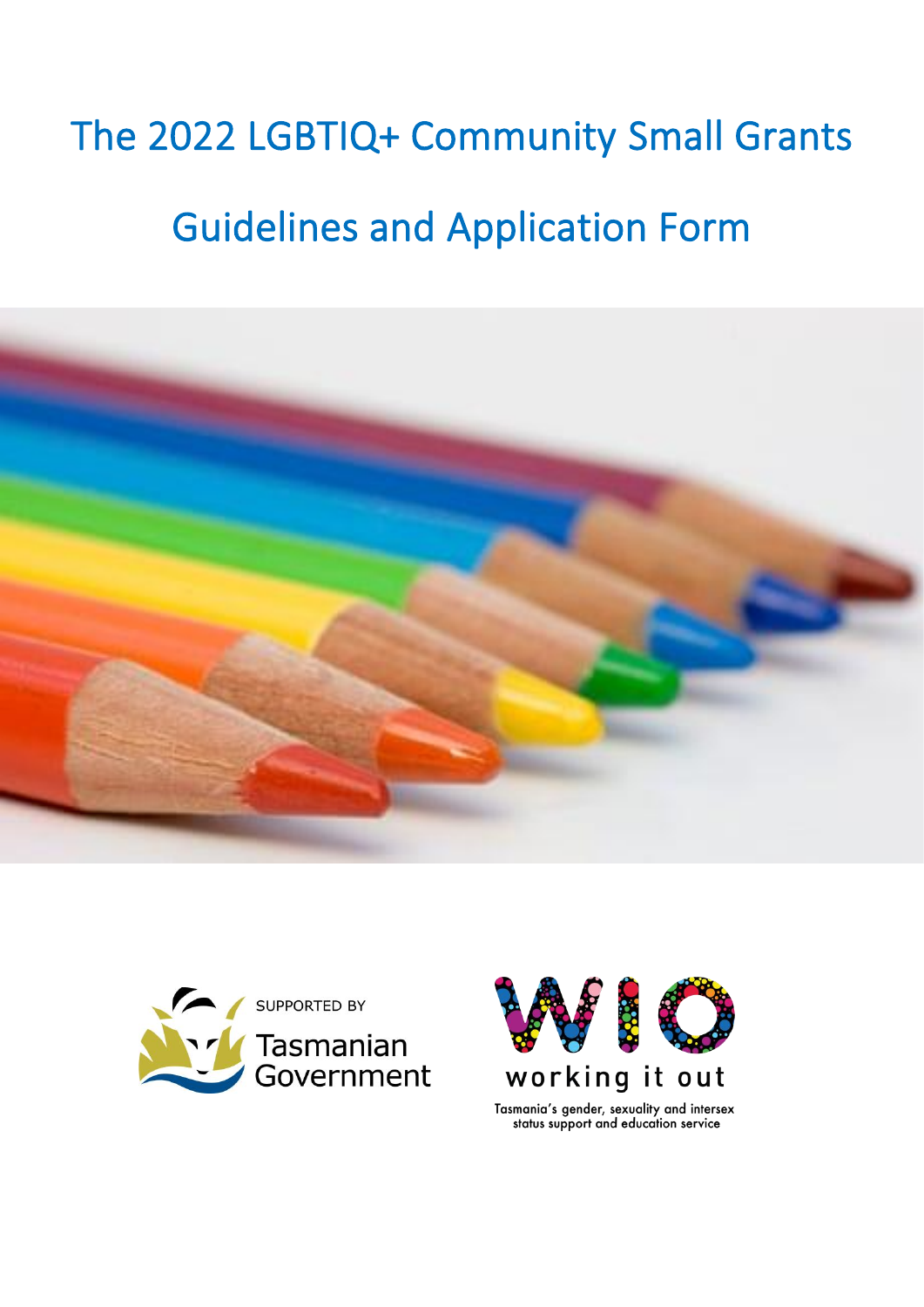## Guidelines

#### About the Grants

In recognition of the important work that individuals/communities undertake at the local level, the Tasmanian Government has provided Working It Out \$10 000 to administer a community small grants program.

The small grants program supports projects/activities/events proposed by individuals, groups, or communities who may not be eligible for other grants.

Grants are up to maximum of \$750.

#### Who is Eligible

Eligible applicants must meet the following criteria:

- Live in Tasmania; and
- Must be over 18 years of age.

#### What are the Criteria for Funding

Applications need to demonstrate how the project/activities/events will benefit LGBTIQ+ Tasmanians (or LGBTIQ+ communities in Tasmania).

#### Do I need to be incorporated or be auspiced by an incorporated body?

No. However, you must nominate a bank account for the funds to go into and you must complete a signed acquittal one month after the end of the project, detailing what the funds have been spent on and the outcomes of the event/project. Unspent money must be returned to the grant pool.

#### Eligible Activities

Examples include but are not limited to funds towards:

- Venue rental for meetings or social events
- Advertising and marketing costs for events
- Speaker's fees and associated travel expenses
- Artist's fees and associated travel expenses
- Website maintenance costs
- Website hosting fees
- Catering costs for community events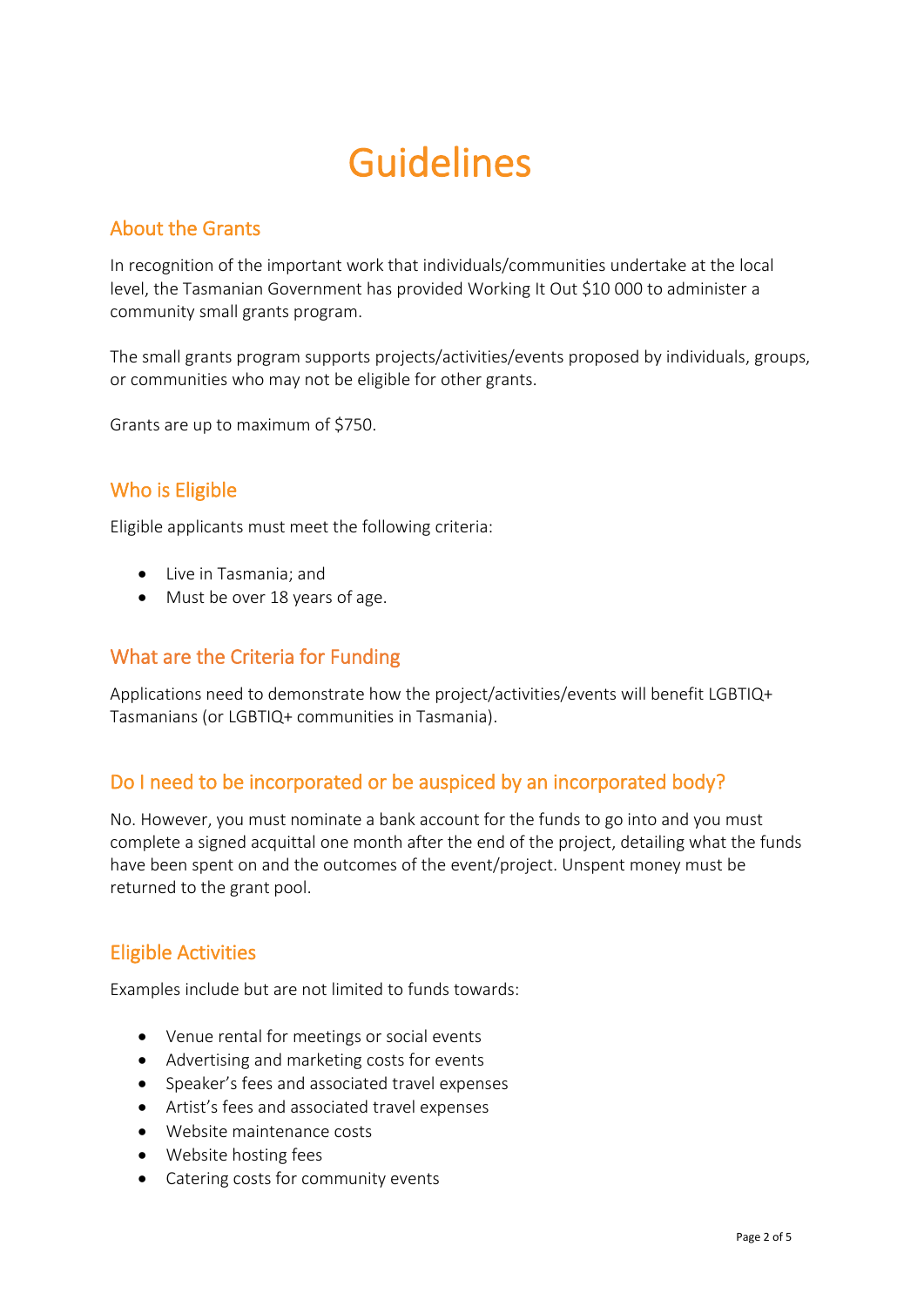#### Ineligible Activities

The following are not eligible for funding:

- Projects that do not benefit the Tasmanian LGBTIQ+ community
- Projects that have commenced or been completed
- Projects that are not based in Tasmania
- Wages/honorariums etc. for individual/s to organise the project/event/activity (this does not include performance fees for artists, speakers etc who are part of or are the event)
- Funding for individual travel expenses (this does not include travel expenses for performers, speakers etc who are part of or are the event)
- Costs of organising and running competitions, prizes, awards, or fundraising events (for example, judges expenses, administration and infrastructure costs)
- A Tasmanian business with an active ABN.

#### How much is Available

Applicants can apply for up to \$750 per grant.

#### **Insurance**

If you are hosting an event or activity, you will need to provide evidence that that venue has appropriate insurance (such as a letter from the owner). For example, if you are going to hold the event at the local town hall you must provide a copy of the local council's insurance.

#### When do I need to Apply

This is rolling grant program. Applications can be made at any time until 5pm, 31 December 2022, funds permitting, and activities must be completed by 1 March 2023.

#### How do I Apply

Go to the Working It Out website to apply online, or to download an application form: <https://www.workingitout.org.au/community-grants/>

Or email or call Working It Out and ask for an application to be sent to you. Working It Out can assist you with completing your application.

[info@workingitout.org.au](mailto:info@workingitout.org.au) [03] 6231 1200

#### Assessment Process

Your application will be assessed by a panel made up of the CEO of Working It Out and two other independent community members. We will endeavor to advise you on the outcome of your applications within 14 days. If successful, you may be offered the full or a partial grant amount.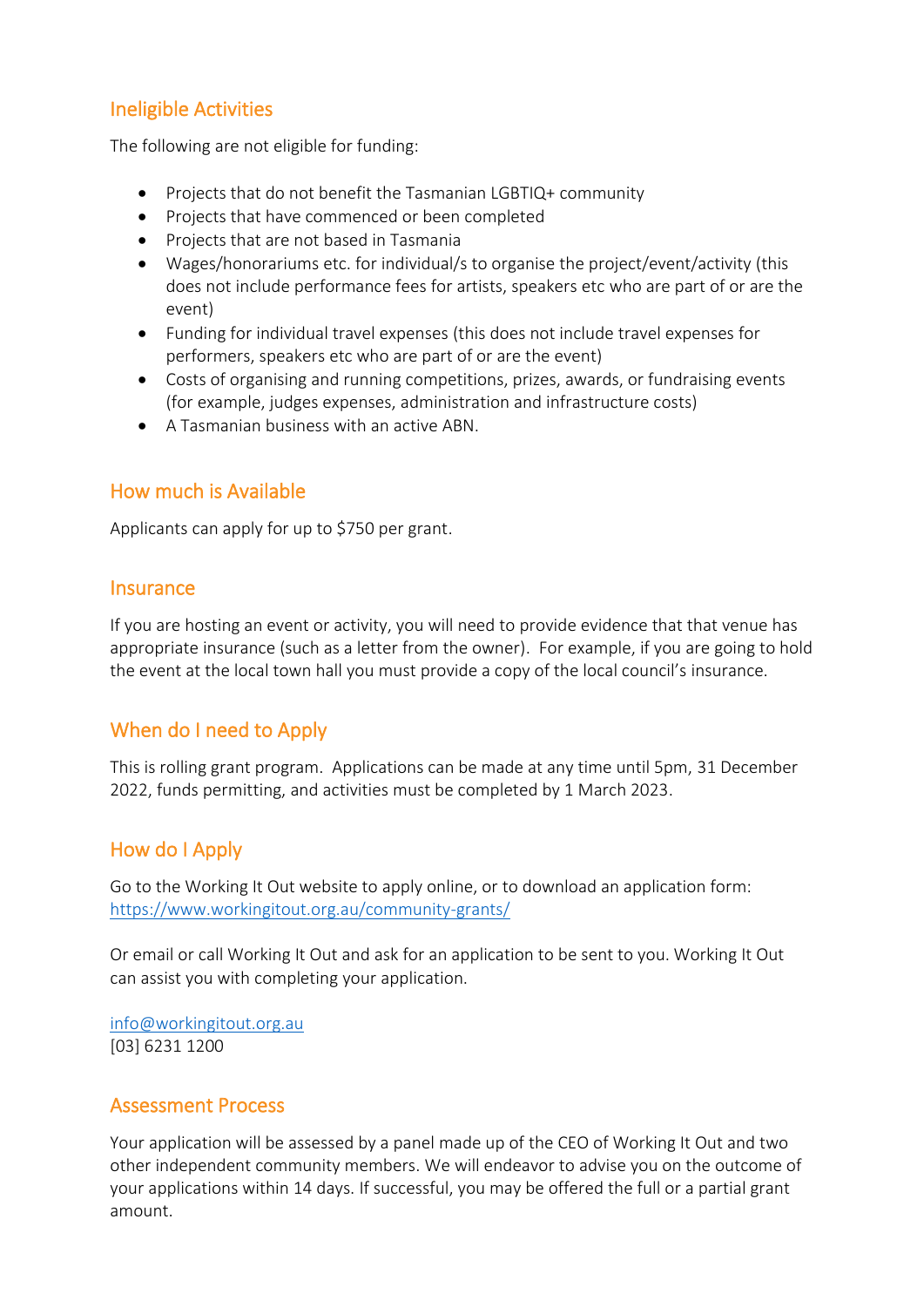# Application Form

### Applications close 5pm 31 December 2022

| Organisation/group name (if<br>relevant) |           |
|------------------------------------------|-----------|
| Your name                                |           |
| Phone                                    |           |
| Email                                    |           |
| Website/Social media site (if            |           |
| you have one)                            |           |
| Do you have Public Liability             | Yes<br>No |
| Insurance?                               |           |

| Name of Project           |           |
|---------------------------|-----------|
| <b>Project Start Date</b> |           |
| Project End Date          |           |
| Location of Project       | North     |
|                           | Northwest |
|                           | South     |
|                           | Statewide |

| <b>Amount Requested</b>  |  |
|--------------------------|--|
| <b>Bank Account Name</b> |  |
| <b>BSB Number</b>        |  |
| <b>Account Number</b>    |  |

| Tell us about your<br>project/activity/event | Who is your project or event for?                   |
|----------------------------------------------|-----------------------------------------------------|
|                                              | Why are you doing this?                             |
|                                              | What will be the benefits of your project or event? |